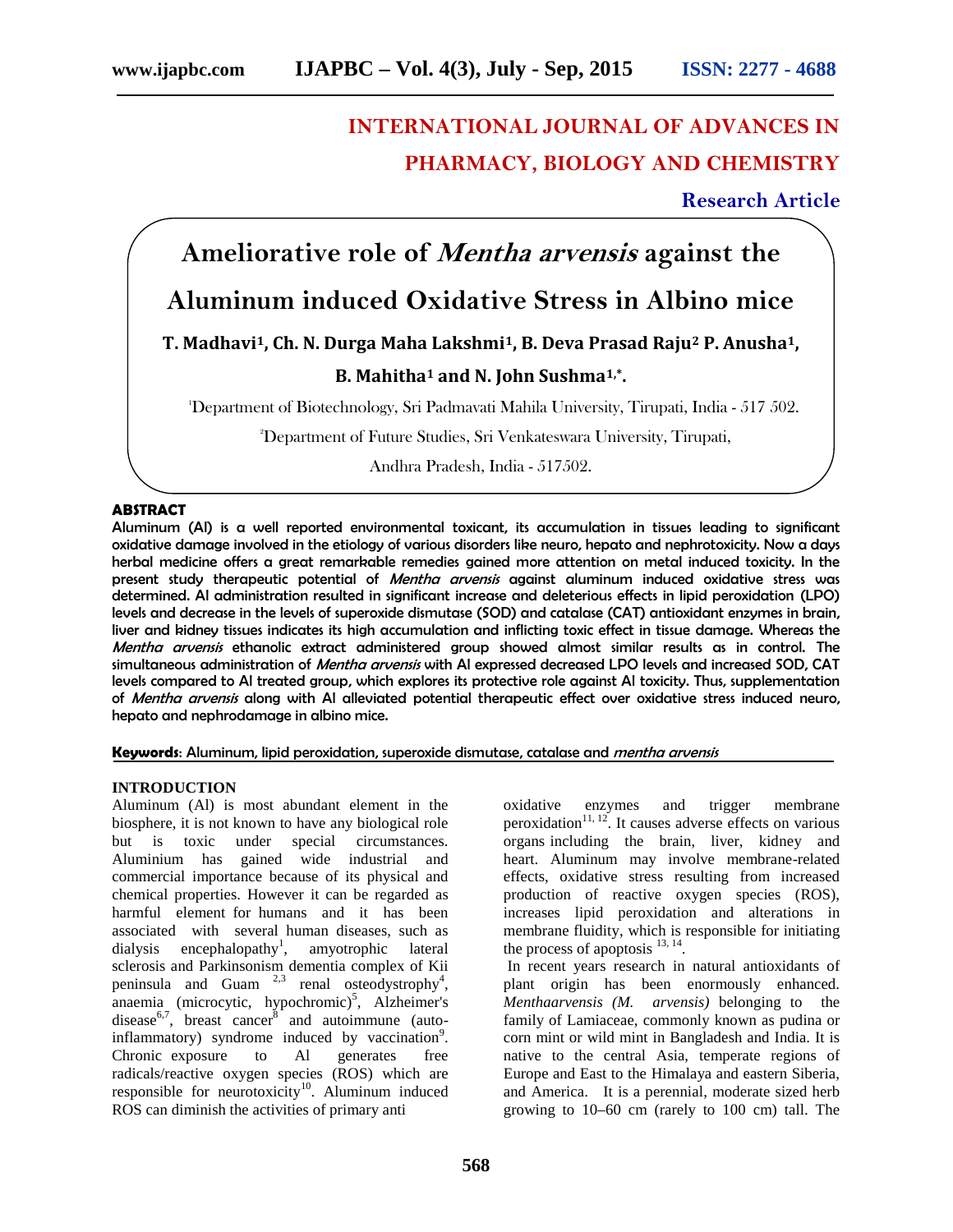leaves are in opposite pairs, simple, 2–6.5 cm long and 1–2 cm broad and hairy. In traditional system of medicine it is extensively used for various ailments like carminative, antispasmodic, anti-peptic ulcer agent, and has been given to treat indigestion, skin diseases, coughs and colds and also used for the treatment of liver and spleen disease, jaundice and asthma <sup>15</sup>. The leaves of the plant are used to treat rheumatism, indigestion, vomiting in pregnancy, infantile troubles, hysteria and as remedy for inflamed joints $^{16}$ .

In folk medicine *M. arvensis* is reported to be a good antioxidant but, as per the author's knowledge, it has not been used in biological works against aluminum toxicity. Hence the present experimental study was carried out to determine the efficiency of *M. arvensis* in antagonizing the toxic effects of aluminum on liver, brain and kidney of male albino rats.

#### **MATERIALS AND METHODS**

Aluminum acetate and Epinephrine were purchased from the Sigma Chemical Company, Other chemicals were obtained from Merck and Qualigen Companies.

#### *M. ARVENSIS* **EXTRACT PREPARATION**

The *M. arvensis* leaves were obtained from Tirupati local market. The leaves were thoroughly washed with tap water and then with double distilled water and dried in shade, in dust free condition for one week at room temperature before being ground to a fine powder. Finally powdered plant material (50g) was extracted with ethanol (500 ml). The mixture solution was left on constant magnetic stirring at room temperature for 24hrs. The extract was filtered and it was lyophilized.

#### **TREATMENT**

Twenty four albino mice of 4 months age, weighing 25-30 g were used for this study. Animals, obtained from the Sri Venkateswara Traders, Banglore, were housed in polypropylene cages under hygienic conditions. They were fed standard pellet diet (Hindustan Lever Limited, India). Mice were kept on a 12-h light: 12-h dark cycle and checked for health status frequently.

#### **EXPERIMENTAL DESIGN**

Animals were equally randomized to four groups of 6 animals each.

**GROUP I- Control:** administered with (0.9%) saline solution only;

**GROUP II-Aluminum acetate (Al) treated mice:** Aluminum acetate dissolved in (0.9%) saline solution, was administered intraperitoneally (i.p) at a dose of 5 mg/kg b.w. for 15 days

**GROUP III:** *M. arvensis* **administered mice:** *M. arvensis* was administered intraperetoneally at a dose of 10 mg/kg b.w. for 15 days

**GROUP IV- Al +** *M. arvensis* **treated group:** *M. arvensis* administered simultaneously with Al by i.p injection.

#### **PREPARATION OF TISSUES HOMOGENATES**

After experimental period, each group consisting of six mice was sacrificed by cervical dislocation and the tissues such as brain, liver and kidney were isolated in ice cold medium. Tissues were then processed and homogenates (10% w/v) were prepared in 10Mm sodium phosphate buffer using electric motor with Teflon glass and pestle. All procedures were carried out in cold conditions.

#### **BIOCHEMICAL ASSAYS DETERMINATION OF THIOBARBITURIC ACID-REACTIVE SUBSTANCES (TBA-RS)**

TBA-RS, an index of lipid peroxidation, was estimated<sup>17</sup>. The amount of TBA-RS was determined spectro photometrically at 532nm. TBA-RS values were expressed as  $\mu$  moles of TBA-RS per mg protein.

#### **MEASUREMENT OF ANTIOXIDANT ENZYME ACTIVITIES SUPEROXIDASE DISMUTASE ACTIVITY (SOD)**

Aliquots of cytosolic fraction were used for biochemical studies. SOD activity was measured as the inhibition of photoreduction of nitro blue tetrazolium  $(NBT)$  by the enzyme<sup>18</sup>. Results expressed as unit of SOD/min/mg protein.

#### **CATALASE ACTIVITY (CAT)**

CAT was assayed spectrophotometrically<sup>19</sup>. The decrease in absorbance was then observed for 60 s at every 15 s interval at 240nm. Catalase activity is expressed as µ mol H2O2 decomposed/min/g tissue.

#### **PROTEIN ESTIMATION**

Protein content was estimated $^{20}$ . Bovine serum albumin was used as standard, and the colour developed was read at 660nm.The enzyme activity was expressed as units of enzyme activity/ mg of protein.

#### **STATISTICAL ANALYSIS**

The data were statistically analyzed using one way analysis of variance (ANOVA) followed by turkey's post-test using SPSS (Student Version 16.0, SPSS Inc, Chertsey, UK). The data were presented as mean  $\pm$  S.D. Differences were considered to be significant at  $p < 0.001$ .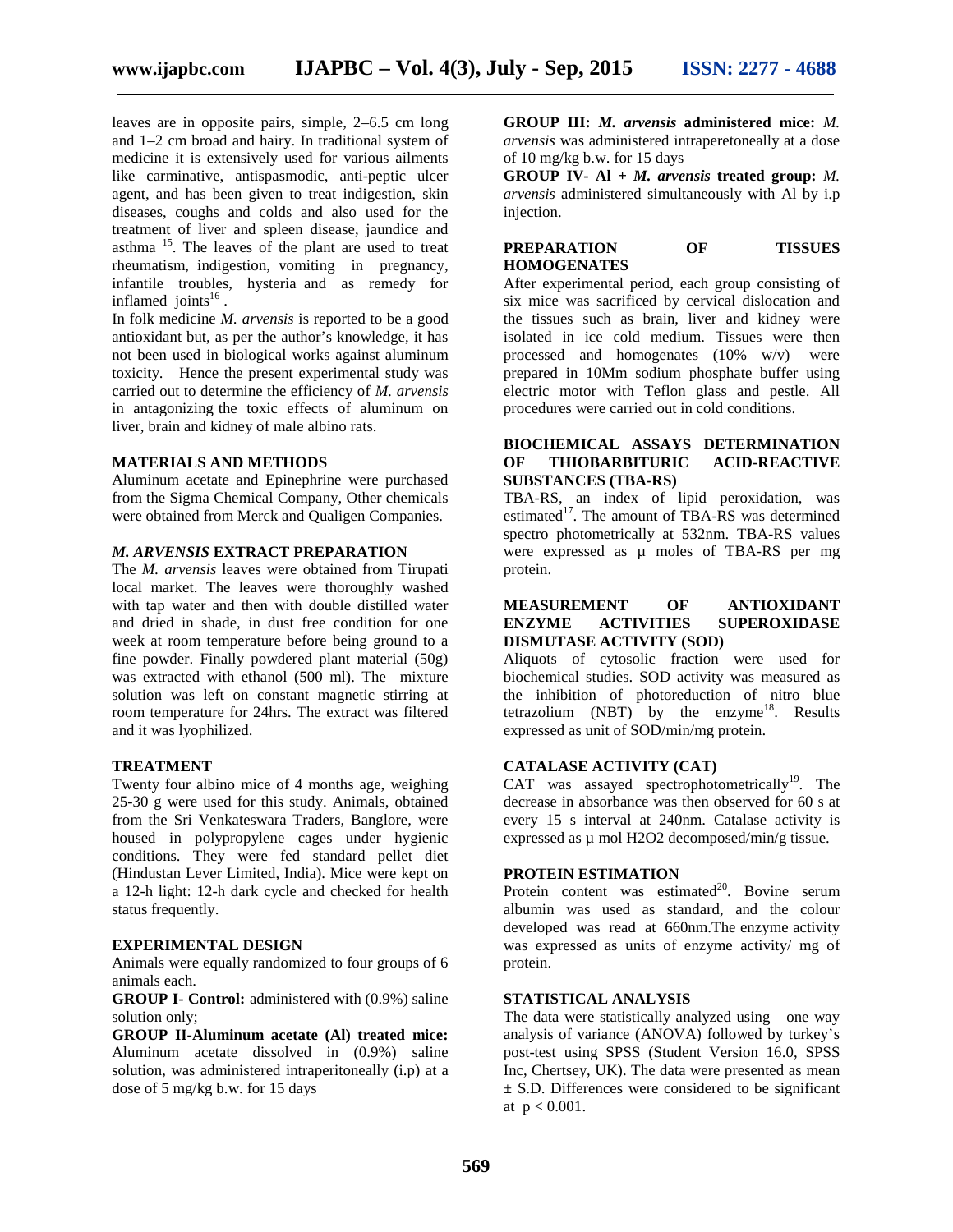#### **RESULTS AND DISCUSSION**

The increasing demand in herbal medicine has stimulated the improvement in analysis and quality control of their herbal materials and products. *M. arvensis* is commonly called as mint. It has topical use, it relives tension, headaches and it is equivalent to acetaminophane<sup>21</sup> *M. arvensis* phytoconstituents are responsible for showing antioxidant property and anti-inflammatory<sup>15</sup>. Protective effects of *M. arvensis* on aluminium induced oxidative stress modifications in mice were evaluated. In current study TBA-RS levels were enhanced and antioxidant enzymes such as SOD and CAT were decreased significantly (P<0.005) in aluminum treated mice compared to control (Fig: 1).Whereas simultaneous administration of aluminum with *M. arvensis* caused significant (P<0.005) reduction in TBA-RS levels and increased levels of SOD and CAT compared to aluminum treated mice (Fig: 2&3). According to a toxicokinetic study of aluminum, Al can cause adverse effects on brain, liver and kidney<sup>22</sup>. The results are agreement with previous study indicated that aluminum lead to damage brain, liver and kidney<sup>23</sup>. Oxidative stress is a biochemical process that results in the formation of Reactive oxygen species (ROS), diseases are mainly linked to oxidative stress<sup>24</sup>. It attacks numerous molecules such as proteins and lipids<sup>25</sup>. However, levels of TBA-RS were more pronounced in brain

than kidney and liver due to aluminum exposure. It is known that brain is highly susceptible organ for aluminum induced oxidative stress because of its high oxygen consumption and excessive reactive oxygen species<sup>26</sup>. Significant increase in lipid peroxidation and decrease in antioxidant enzymes due to aluminium exposure have been evidenced in many studies 12, 22, 25. In the present study, *M. arvensis* administered group showed almost similar results as in control, Simultaneous administration of *M. arvensis* with aluminum caused significant reduction in TBA-RS levels (39.07% in brain, 18.04% in liver and 29.95% in kidney) and enhancement of antioxidant enzymes SOD (42.58% in brain, 27.55% in liver and 57.06% in kidney) and CAT (86.86% in brain, 41.47% in liver and 43.5% in kidney) compared to aluminum alone treated mice. The anti oxidant activity of *M. arvensis* could be possibly due to the direct scavenging of the superoxide radicals by the polyphenols or the flavanoids which are known as phytochemical constituents<sup>27</sup>. M. arvensis was found to be effective in decreasing the oxidative stress in the aluminum treated animals. As per the author's knowledge the present study is the first report to demonstrate that the *M. arvensis* antagonizes the toxic effects caused by aluminum. To find out the mechanism further investigations are needed.





**Thiobarbituric acid reactive substances: Data expressed as mean ± S.D of six mice in each group. Al: aluminum,** *M. arvensis***. Groups-I: Control mice; Al: mice treated with Al;** *M. arvensis***: mice treated with** *M. arvensis***; Al+** *M. arvensis***: mice treated with Al+** *M. arvensis* **statistically different from control and** *M. arvensis* **values (p<0.01). Statistically different as compared with Al +** *M. arvensis* **values (p<0.01).**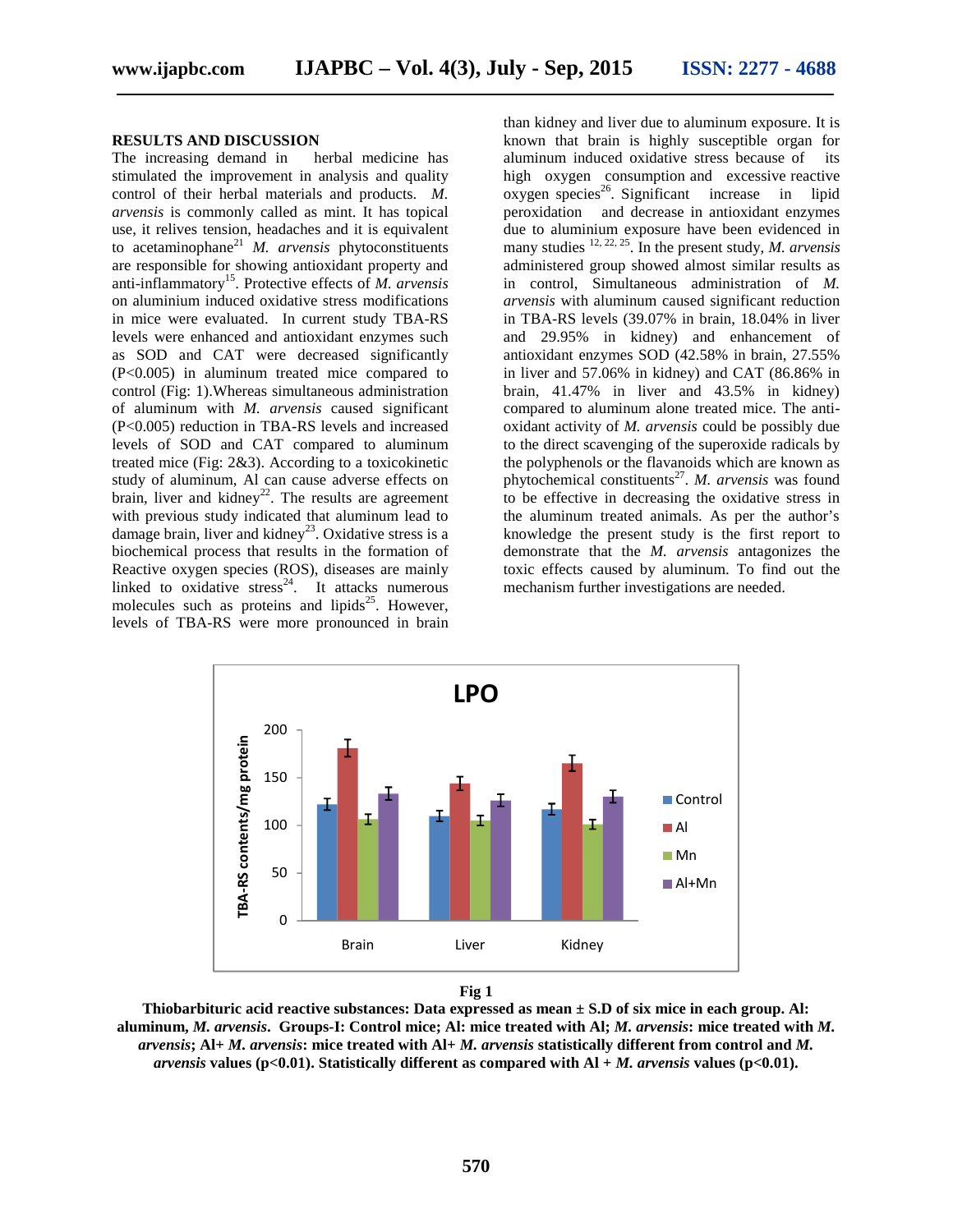

**Fig 2**

**Superoxidase dismutase activity: Data expressed as mean S.D of six mice in each group. Al: aluminum,** *M. arvensis***:** *M. arvensis.* **Groups-I: Control mice; Al: mice treated with Al** *M. arvensis***;: mice treated with** *M. arvensis***; Al+** *M. arvensis***: mice treated with Al+** *M. arvensis* **statically different from control and** *M. arvensis* **values (p<0.01).Statistically different as compared with Al+** *M. arvensis* **values (p<0.01).**





**Catalase: Data expressed as mean S.D of six mice in each group. Al: aluminum,** *M. arvensis***. Groups-I: Control mice; Al: mice treated with Al;** *M. arvensis:* **mice treated with** *M. arvensis***; Al+** *M. arvensis***: mice treated with Al+** *M. arvensis* **statistically different from control and** *M. arvensis* **values (p<0.01). Statistically different as compared with Al+** *M. arvensis* **values (p<0.01).**

#### **CONCLUSION**

In the present study aluminum administration induced oxidative damage by increase in LPO levels and decrease in SOD and CAT levels in brain, liver and kidney tissues of albino mice. *M. arvensis* administered group showed almost similar results as in control, Simultaneous administration of *M. arvensis* with aluminum caused significant reduction in TBA-RS levels and enhancement of antioxidant enzymes SOD and CAT compared to aluminum treated mice. Hence this gives adirect evidence on effective antioxidant role of *M. arvensis* against aluminum induced oxidative damage without causing any toxic effect and for the first time establishes the ameliorative role of *M. arvensis* in order to minimize the adverse effects caused by aluminium.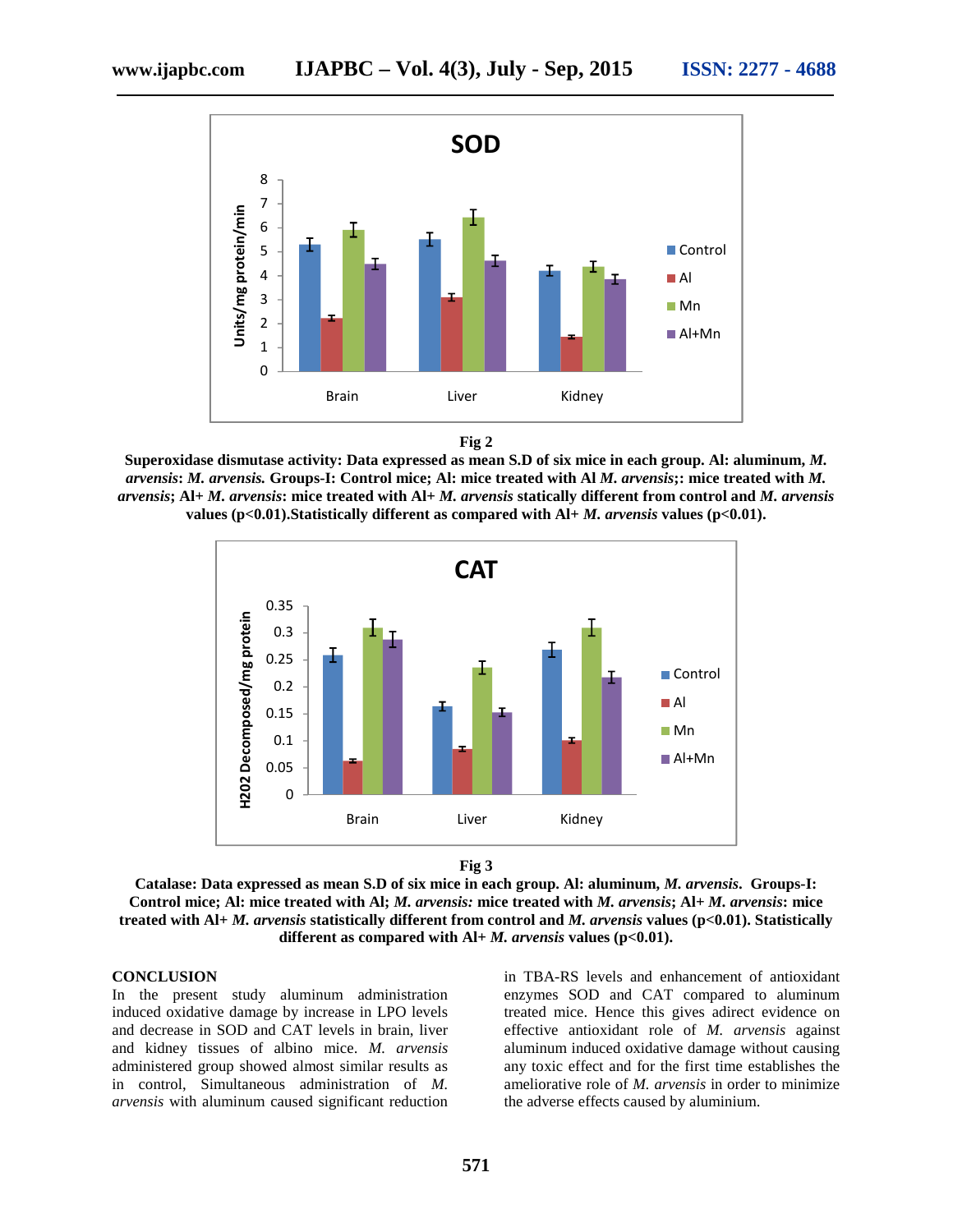#### **ACKNOWLEDGEMENTS**

The corresponding author Dr. N. John Sushma is highly grateful to DST-SERB for providing Major Research Project (SB/EMEQ-341/2013 dated: 17/10/2013). One of the authors P. Anusha is highly thankful to Department of Biotechnology (DBT) New Delhi for providing financial assistance in the form of "In house Projects".

#### **REFERENCES**

- 1. Reusche E, Lindner B, Arnholdt H. Wide spread of aluminum depositions in extracerebral organ system of patients with dialysis – associated encephalopathy. Virchows Arch. 1994; 424(1):105–112.
- 2. Perl D P, Gajdusek D C, Garruto R M, Yanagihara RT, Gibbs CJ. Relationship of system of patients with dialysis – associated<br>encephalopathy. Virchows Arch. 1994;<br>424(1):105–112.<br>Perl D P, Gajdusek D C, Garruto R M,<br>Yanagihara RT, Gibbs CJ. Relationship of<br>aluminum to Alzheimer's disease. Sci.<br>1982;21 1982;217(1): 1053–1055.
- 3. Yasui M , Yase Y, Ota K, Garruto R M. Aluminum decreases the magnesium concentration of spinal cord and trabecular bone in rats fed a low calcium, high aluminum diet Neurotoxi. 1991; 12(1): 615–620.
- 4. Ott S M, Maloney N A, Coburn J W, Alfrey A C, Sherrard D J. Engl. J. Med. 1982; 307(2):709–713.
- 5. Short A I, Winney R J, Robson J S. Reversible microcytic hypochromic anaemia in dialysis patients due to aluminium intoxication. Proc. Eur. Dial. Transplant Assoc. 1980; 17(1): 226– 233.

Bacopa monniera whole plant extract against aluminum induced hippocampus damage in rats evidence from microscopic images. Chin. J. Phys, 2014;57 (5): 279-85.

- 13. Prashar Y, Gill NS, Perween A. Ameliorative effect of lagenaria siceraria fruit in aluminium chloride induced alzheimer's disease. Inter J. Uni. Pharmcy and Bio Sciences, 2014; 3(5): 178- 196.
- 14. Ramezani A, Goudarzi I, Lashkarbolouki T, Ghorbanian MT, Salmani ME, Abrari K. Neuroprotective effects of the 17 -estradiol against ethanol-induced neurotoxicity and oxidative stress in the developing male rat cerebellum: Biochemical, histological and nbehavioral changes. Pharmacol. Biochem. Behav, 2011; 100(1): 144-151.
- 15. Nripendranath B, Saha, Khadem Ali M.Antioxidant, antimicrobial, cytotoxic and analgesic activities of ethanolic extract of Mentha arvensis L. Asian Pac J Trop Biomed. 2014; 4(10): 792-797.
- 6. Perl D P, Moalem S. Aluminum and Alzheimer's disease a personal perspective after 25 years. J. Alzheimers Dis. 2006; 9(1) 291–300.
- 7. Savory J, Herman M M, Ghribi O. Quantitative studies on aluminium deposition and its effects on neurofilament protein expression and phosphorylation, following the intraventricular administration of aluminium maltolate to adult rabbits. J. Alzheimers Dis. 2006; 10(1): 135–144.
- 8. Darbre P D, Pugazhendhi D, Mannello F.Aluminium and human breast diseases. J. Inorg. Biochem. 2011; 105(2) 1484–1488.
- 9. Shoenfeld Y, Agmon-Levin N**.** 'ASIA' 2006; 10(1): 135–144.<br>
Darbre P D, Pugazhendhi D, Mannello<br>
F.Aluminium and human breast diseases. J.<br>
Inorg. Biochem. 2011; 105(2) 1484–1488.<br>
Shoenfeld Y, Agmon-Levin N. 'ASIA'<br>
Autoimmune/inflammatory s yn d rome<br>
induc induced by adjuvants. J. Autoimmun. 2011; 36(1): 4–8.
- 10. Gómez M, Esparza J L, Nogués M R, Giralt M, Cabré M, Domingo JL. Pro-oxidant activity of aluminum in the rat hippocampus: gene expression of antioxidant enzymes after melatonin administration. Free. Radical. Biol. Med. 2005; 38(1): 104-11.
- 11. Yousef M I, Aluminum induced changes in hemato-biochemical parameters, lipid peroxidation and enzyme activities of male rabbits: protective role of ascorbic acid. Toxicol, 2004; 199(1):47–57.
- 12. John Sushma N, Mallikarjun K, Madhavi T,

Mahitha B. Neuroprotective effect of

- 16. Malik F, Hussain S, Sadiq A, Parveen G, Wajid A, Shafat S. Phyto-chemical analysis, anti allergic and anti-inflammatory activity of Mentha arvensis in animals. Afr J Pharm Pharmacol. 2012; 6(1): 613-619.
- 17. Ohkawa H, Ohishi N, Yagi K. Assay for lipid peroxides in animal tissues by thiobarbituric acid reaction. Anal Biochem, 1979; 95(2): 351-358.
- 18. Misra HP, Fridovich I. The role of superoxide anion in the autoxidation of epinephrine and a simple assay for superoxide dismutase. J. Biol.Chem, 1992; 247(3): 3170-3175.
- 19. Aebi H. Catalase in vitro Methods of Enzymology. Acad. Press, 1984; 113: 121- 126.
- 20. Lowry OH, Rosebrough NJ, Farr AL, Randall RJ. Protein measurement with the Folin phenol reagent. J. Biol. Chem, 1951; 193(1): 265-275.
- 21. Parveen T, Naila A, Darakshshan S, Faiza R, Saida H, Jabeen Haleem D. Antistress effect of Mentha piperita in rats and the role of brain serotonin and dopamine. Asian J. Pharm. Biol. Res, 2012; 2(1): 73-78.